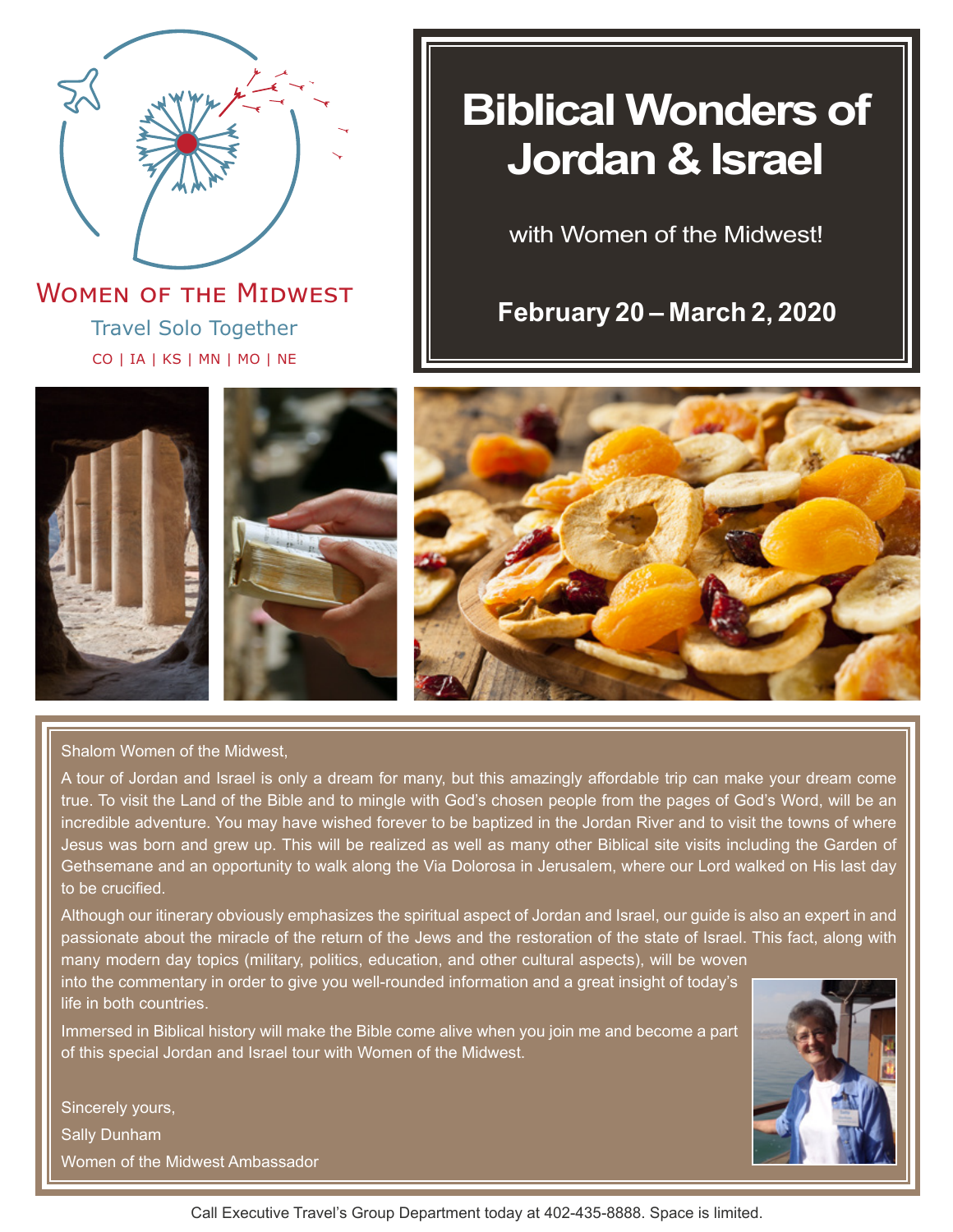

**February 20, 2020, Thursday**

Our wonderful and life-changing adventure begins as we take an overnight flight to Amman. Enjoy inflight entertainment and meal service as you start your dream vacation.

## **February 21, 2020, Friday**

We arrive in the Hashemite Kingdom of Jordan. Upon arrival, we meet our tour guide who will be accompanying us for the entire journey. We transfer to our lodging for the next two evenings in Amman. Enjoy a welcome dinner, retire to our rooms and be ready for an early departure in the morning. D

### **February 22, 2020 - Saturday** *Petra*

Early this morning we turn southward toward the amazing mountain fortress of Petra, known to be inhabited by the Edomites - the descendants of Esau. We begin our tour with a walk through the "Siq," an immense crack in the Nubian sandstone, to the city of Petra, carved out of the rose-red rock. The Treasury, El Khazneh, is one of the most elegant remains of antiquity. Beyond El Khazneh we are surrounded on both sides by hundreds of Petra's carved and built structures. Departing Petra, we travel northward on the King's Highway where to the west we view the hills bordering the Dead Sea. This is the area of the hilltop palace/fortress of Machaerus, where John the Baptist was beheaded. A relaxing night in Amman awaits. B | D

### **February 23, 2020 - Sunday** *Mt. Nebo, Madaba, Tel Aviv*

Our morning tour begins in the town of Madaba, the biblical Medeba, 20 miles south of Amman. Madaba is best known for its Byzantine and Umayyad mosaics and at the Greek Orthodox Church of St. George we view the earliest surviving mosaic map of the Holy Land. Mt. Nebo,



believed to be the site of the tomb of Moses, commands a spectacular view across the Jordan Valley and the Dead Sea. Study the panorama as we read the scripture of God showing Moses the "Promised Land" before He brought him home to heaven. We travel west toward the Allenby Bridge and view the Plains of Moab to the North, the area where the tribes of Israel camped before crossing the Jordan and we picture the place where Jesus was baptized. Crossing the Jordan River into Israel, we drive to the Tel Aviv area with the remainder of the afternoon at leisure. You may wish to take a devotional time with the sunset over the "Great Sea," a time of prayer and thanks for the special blessings ahead, a prayer for the people of this land, and then enjoy a good night's rest. B | D

### **February 24, 2020 - Monday** *Caesarea, Megiddo & Nazareth*

After breakfast, we travel along the coast of the Mediterranean Sea to Caesarea, where Gentiles first heard the Good News from Peter and were baptized. We will see the Roman Amphitheatre and aqueduct, and then journey on to Mt. Carmel, where Elijah challenged King Ahab and the prophets of Baal. Next, we travel through the Jezreel Valley to Megiddo, the Armageddon Battlefield, where archaeologists have unearthed 20 levels of civilization. We drive through the area of Cana and Nazareth, the boyhood home of Jesus. There we visit the Nazareth Village - a wonderful recreation of Biblical times with costumed guides. Dinner and overnight lodging for the next two nights in the Tiberias area will be on the Sea of Galilee. B | D

# **February 25, 2020 - Tuesday**

*Dan, Caesarea Philippi, Capernaum, Magdala, Sea of Galilee Boat Ride, Mt. of Beatitudes*

Following breakfast, our morning travels take us to two valuable northern sites. Dan,



where the children of Israel fell to the depths of alternative sacrifice, and Caesarea Philippi, the site of Peter's Confession and pagan worship. We pass the possible site of the multiplication of loaves and fishes in Bethsaida and the Mount of the Beatitudes. Returning to Tiberias for a St. Peter's Fish Lunch, we then visit the ancient Fisherman Boat followed by a relaxing cruise on the Sea of Galilee. A brief scripture reading and devotional on board brings to life the experiences of Jesus and the fishermen disciples. In Capernaum, we view the excavations of the seaside village and Peter's home, followed by a visit to Magdala, home town of Mary Magdalene. The recent excavation of the First Century Synagogue and wellpreserved village makes Magdala one of the most interesting Biblical sites in Israel. B | L | D

### **February 26, 2020 - Wednesday** *Jordan River Baptism Site, Beth Shean, & Dead Sea*

We begin our day with the opportunity to be baptized at the Jordan River Baptismal site. Next, we travel southward to Beit-Shean/Scythopolis, the most magnificent archeological site in Israel, located at the strategic juncture of the Jezreel and Jordan valleys. Like Jericho, it has been almost continuously occupied throughout history. After defeating Saul and his sons on Mt. Gilboa, the Philistines hung their bodies on the walls of Beit Shean. During the time of Jesus, Scythopolis was one of the chief cities of the Decapolis - a league of ten cities sharing Greek culture and government. Following the fertile Jordan Valley, our guide will point out the agricultural restoration of the "Land of Milk and Honey" and Israel's intricate irrigation development. We pass ancient Jericho and view from a distance this city famed as the oldest in the world. To the east of Jericho along the Jordan River Valley (Queser El Yehud) is the Israeli side of Bethany Beyond the Jordan. In this area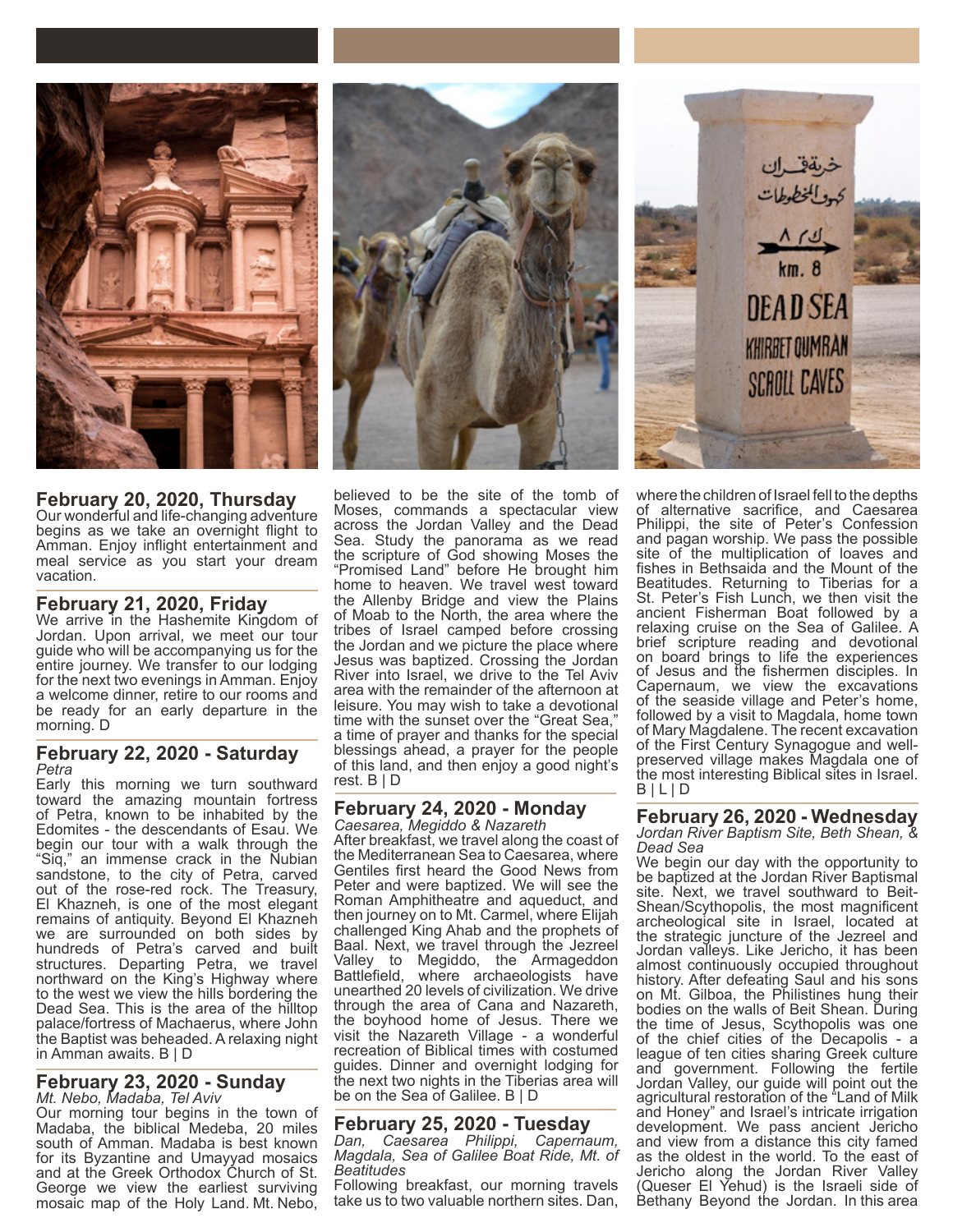

Jesus was baptized by John the Baptist, Elijah and Elisha crossed the Jordan, as well as the children of Israel, led by Joshua, entered the Promised Land. Our lodging for the evening is at the Dead Sea – the lowest place on earth. Spend time in the special spa and enjoy a dip in the Dead Sea for a relaxing float before dinner. B | D

### **February 27, 2020 - Thursday** *Masada, Ein Gedi, Dead Sea Scrolls,*

*Abraham's Tent*

After a hearty breakfast, we take a cable car ride to the mountain top fortress of Masada. Here our guide will treat us to the history of the famous zealot stand. Afterwards, we proceed to Ein Gedi, "Spring of the Goat," an oasis on the western shore of the Dead Sea. Because of its warm climate and abundant supply of water, the site developed a reputation for its fragrant plants and date palm groves. This is where King David hid from Saul, and where God defeated the enemies of the Israelites by praise and worship led by King Jehoshaphat. Next, we visit Qumran Caves where the Dead Sea Scrolls were discovered. This afternoon we will take part in the Genesis Land dinner in Abraham's Tent, where we enjoy a trip back in time: a reliving of life in the time of the Patriarchs, complete with costume, dramatic presentation, and authentic food. Our lodging for the next four nights will be in Jerusalem. B | D

#### **February 28, 2020 - Friday** *Around Jerusalem, Bible Times*

Conditions permitting we will visit the Temple Mount, with commentary on the Temple Periods, and the variety of belief systems, past and present, that make this area so valuable. Next, we will visit the Wailing Wall and then the fascinating Rabbinical Tunnels leading us through the Second Temple era. The tunnel and exhibit give a clear understanding of the amazing construction of the Temple Mount, giant



stones, water supply and Roman street where our Lord was led to judgment. Before exiting the tunnel we see the immense cornerstone rejected by the builders. We move on to the Judgment Hall of Pilate, hear of those who conspired against Him and are reminded of His brutal beating and humiliation. From here we will also be able to see the Pool of Bethesda, Stephen's Gate and St. Ann's Church. This afternoon we visit the Southern Wall Excavations. This southern side of The Temple was the main entrance for the common folk. From here Jesus entered the Temple Mount and drove out the vendors and money exchangers who were exploiting the people. It is also likely that this is the place that Peter stood and preached and where thousands were saved and baptized on the Day of Pentecost. Those who wish, may stay in the city marketplace for shopping, while others may choose to spend the remainder of the day surrounding the birth of Christ with a visit to Bethlehem. B | D

### **February 29, 2020 - Saturday** *Israel Museum, House of Caiaphas, Yad Vashem*

After a filling breakfast, an interesting and educational time awaits us today at the Israeli Museum. Walk through collections of century's old Israeli artifacts including the Dead Sea Scrolls, and then enjoy a guided walk through an accurately detailed model of Biblical Jerusalem. This model will help put into perspective all that you have seen over the previous days touring. Next, we visit the House of Caiaphas where Jesus was beaten and spit upon. See a pit where He may have been held for the evening and the ancient hillside steps He walked as He was taken to be condemned. We conclude the day with a visit to Yad Vashem, the Holocaust Museum, for a needed reminder of what the Jews have suffered as a people. This evening we enjoy a special lecture by a local believer prior to dinner, giving us a



perspective of Messianic life in Israel. B | D

# **March 1, 2020 - Sunday**

*Jesus' Steps, Last Days, Way of Suffering, Garden Tomb*

Today we walk where Jesus walked; beginning the day with a panoramic view of the city, Mount Moriah and the Dome of the Rock from atop the Mount of Olives and then the Garden of Gethsemane. How many have wished to be whisked back in time to get a glimpse of our Lord or hear His voice if only for a moment? To walk between the ancient olive trees, read the scriptures of Jesus' prayer and take time for personal reflection is important here. Passing by the Protestant Cemetery, we visit the "Upper Room" just outside the Zion Gate where the disciple John, whom Jesus loved, laid his head on His breast and where later Thomas cried, "my Lord & my God." While walking along the Via Dolorosa, we are reminded of His way of suffering along with a visit to the Church of the Holy Sepulcher. Our guide will explain the differing opinions on the route that Christ was led and the actual place of crucifixion and burial site. The climax of the day is the area of Golgotha (place of the skull) and the Garden Tomb, where we celebrate the resurrection with communion and a time of praise. B | D

### **March 2, 2020 - Monday** *Traveling home*

All too soon, your vacation has ended. Transfer to Tel Aviv airport in plenty of time to check in for our flight and to clear security. You may do some last minute shopping at the duty-free stores before boarding and flying across the Atlantic Ocean back to the United States. B

*Itinerary subject to change. B = Breakfast L = Lunch D = Dinner*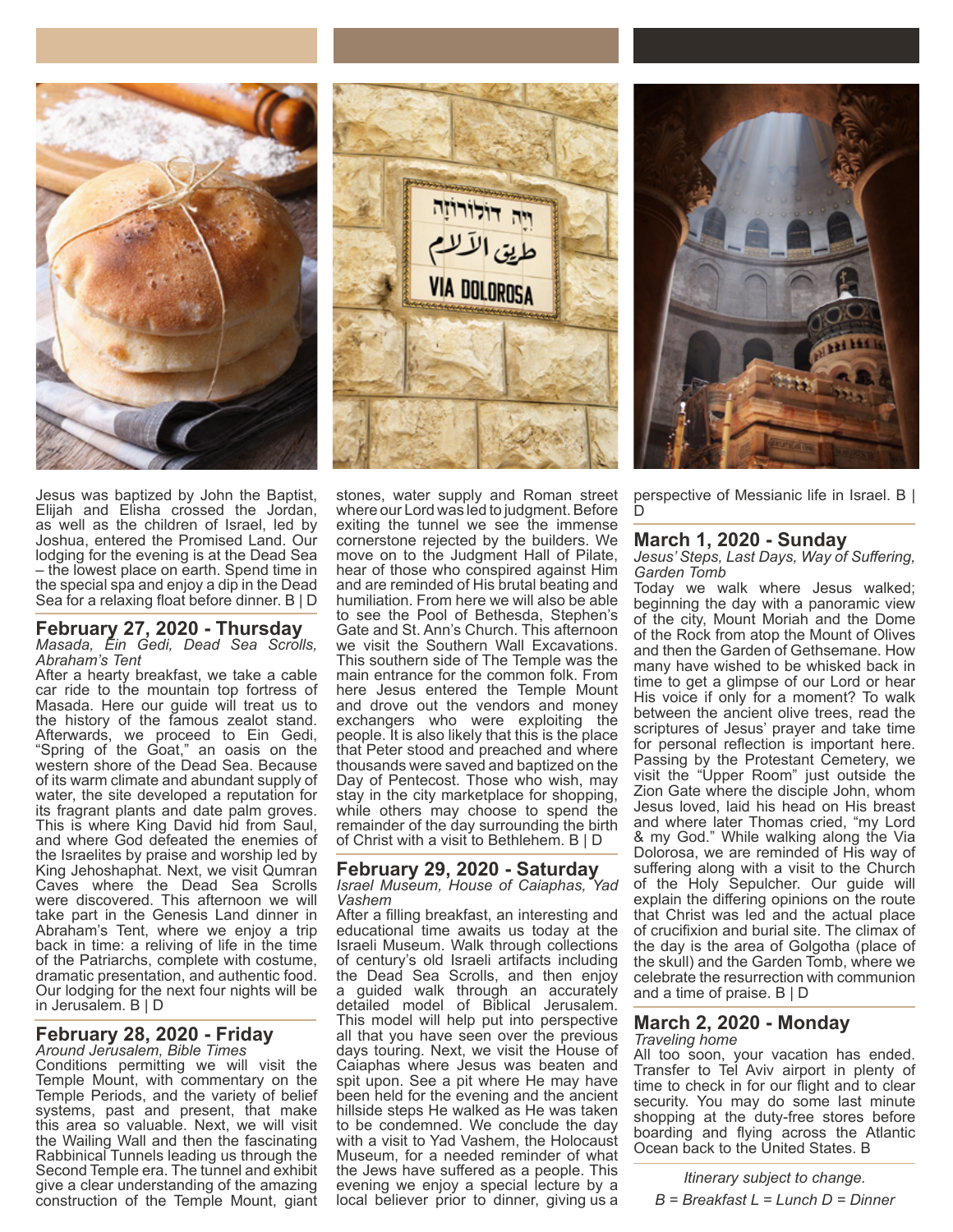

### **Package Price:**

Per person in shared double room: \$2,995

Per person in single room (limited number): \$3,995

*Remember our "Pair & Share" service for solo travelers.* 

Triple rooms are not available on this trip.

A non-refundable deposit of \$500 per person is required upon signing up. Deposit can be paid by cash, check or credit card.

Balance is due on November 20, 2019, and is non-refundable. Balance can be paid by cash or check. Credit card payment(s) (any payment applied to the tour after the deposit) will access a 3.5% fee.

*Women of the Midwest specializes in small group tours. The price of this tour is based on 20 travelers. Should we only reach 15-19 travelers, we will offer the exact same tour at a supplement of \$200 per person. We will refund all funds paid to Executive Travel for land, air, and travel insurance 90 days prior to departure, should the tour not be materialized.*

# **To register contact:**

# *A* **Executive**Travel

1212 O Street • Lincoln, NE 68508 Phone: 402-435-8888 (ask for Group Department) Fax: 402-435-2735 GroupDepartment@executivetravel.com www.executivetravel.com

ONLINE REGISTRATION LINK: executivetravel.com/WNEISR20-WofMidwest

### **Air:**

Group airfare is offered by Executive Travel. Refer to page 5 for details.

All registered participants will be informed of the airfare once available.

### **Tour Activity = LEVEL 2**

Involves a considerable amount of activity such as substantial walking, some steps, longer periods of standing (museums, churches, sites) and some steep areas within the towns and sites visited. This tour is not recommended for guests with walking difficulties.

### **Travel Insurance:**

We recommend travel insurance to help protect you and your trip investment against the unexpected. For your convenience, we offer a plan provided by Travelex Insurance Services, priced from \$188 per person (covers land up to \$3,000 per person.) For full pricing grid and highlights, please review the enclosed brochure.

For complete details of this travel protection plan, visit policy.travelexinsurance.com/CTSB-0819. Travelex Insurance Services, Inc. CA Agency License #0D10209. Travel Insurance is underwritten by Berkshire Hathaway Specialty Insurance Company; NAIC #22276. YIE

### **Included**

- 10 overnights at 4-star hotels\*
- 10 x full breakfasts
- 1 x lunch (St. Peter's Fish Lunch)
- 10 x dinners
- All transportation by deluxe, private motor coach in Jordan and Israel
- All tours and admissions to sights as per tour program
- Full time English-speaking professional guide in Jordan and Israel
- Baggage handling at hotels (one piece per person)
- Headset system where needed
- Gratuities to guides, drivers and hotel staff
- All local taxes and fees

\*Final hotels will be announced 90 days prior to departure.

### **Excluded:**

- Airfare see page 5
- Baggage fees (first checked bag included in international airfare)
- Travel Insurance, please ask us!
- Personal expenses
- Meals other than mentioned in the tour program
- Entrance to monuments and museums other than mentioned
- Professional fee, \$75 per person, due at time of registration
- Anything not mentioned in the inclusions



### **WOMEN OF THE MIDWEST**

A wholly owned division of Executive Travel Inc. Travel Solo Together

Forwarding registration and deposit signifies that you agree to the terms and conditions of this tour which can be found at http://executivetravel.com/wp-content/uploads/2016/10/Terms-and-Conditions.pdf